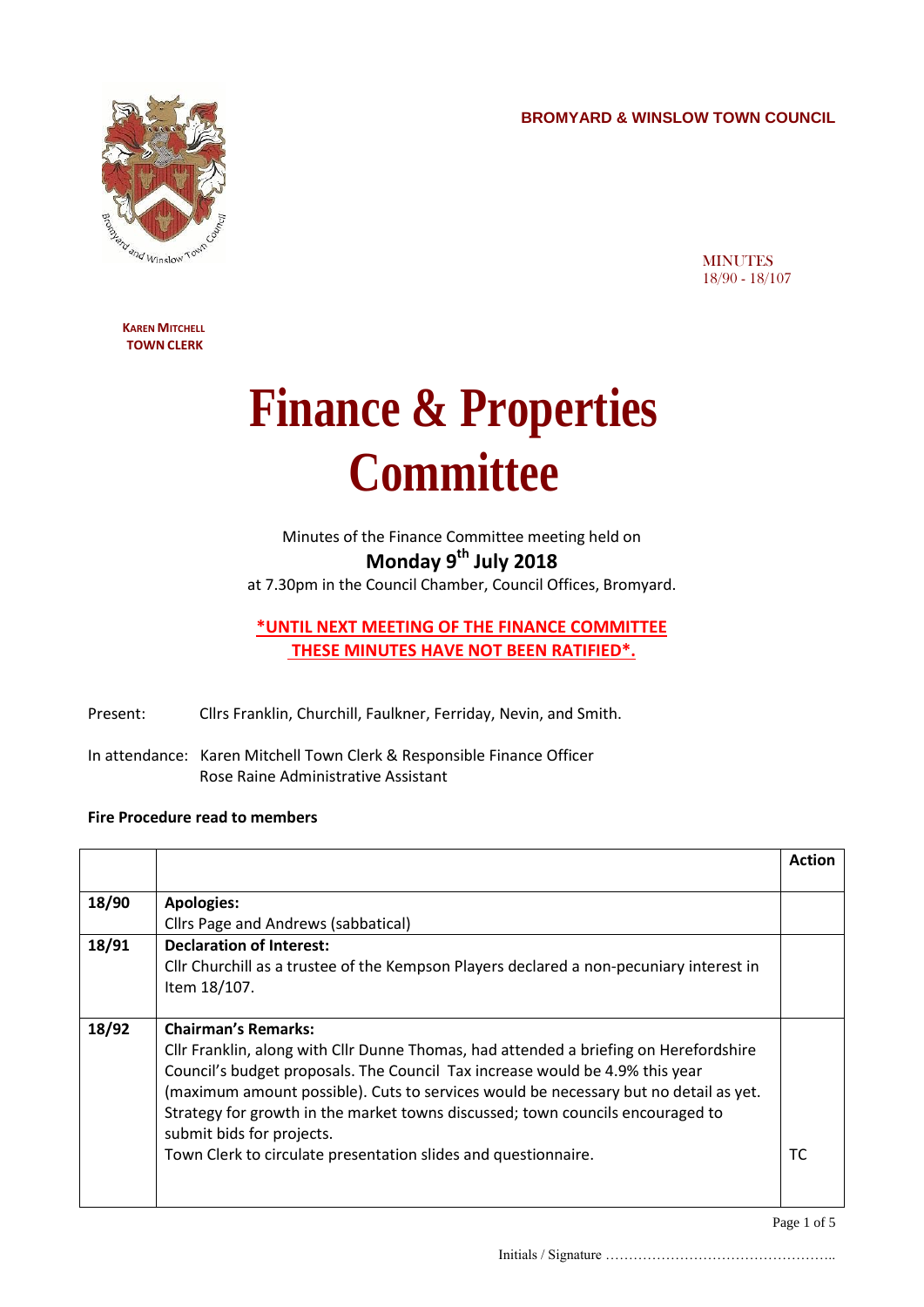| 18/93 | <b>Minutes:</b>                                                                            |                                                |                                                                                   |                  |           |
|-------|--------------------------------------------------------------------------------------------|------------------------------------------------|-----------------------------------------------------------------------------------|------------------|-----------|
|       | IT WAS RESOLVED to confirm the Minutes of meeting held on 11 <sup>th</sup> June 2018 as an |                                                |                                                                                   |                  |           |
|       | accurate record and these were duly signed by the Chairman.                                |                                                |                                                                                   |                  |           |
|       |                                                                                            |                                                |                                                                                   |                  |           |
| 18/94 | <b>Matters Arising - For information only:</b>                                             |                                                |                                                                                   |                  |           |
|       | 18/66                                                                                      |                                                | Parking - Allotment Site - Documents re Land ownership available for              |                  |           |
|       | inspection. 'No parking' signage is in place.                                              |                                                |                                                                                   |                  |           |
|       | 18/67                                                                                      |                                                | Payroll - Staffing Committee met on 27.06.18 - recommendation to Full Council     |                  |           |
|       |                                                                                            | to outsource payroll.                          |                                                                                   |                  |           |
|       | 18/74<br>Grass cutting – members advised of which areas are to be cut, how often and       |                                                |                                                                                   |                  |           |
|       |                                                                                            |                                                | length of cut. Churchyard, Kempson Players and Cemetery monitored by              |                  |           |
|       |                                                                                            |                                                | Handyman. Contract ends March 2019. Town Clerk to request B Lane informs          |                  | <b>TC</b> |
|       |                                                                                            | council when grass is cut.                     |                                                                                   |                  |           |
|       | Closed Churchyard Wall - to be brought forward in August agenda.<br>18/68                  |                                                |                                                                                   | <b>DTC</b>       |           |
|       | Internal Financial Controls - clarified that document would be reconsidered<br>18/76       |                                                |                                                                                   |                  |           |
|       | following decision on outsourcing of payroll.                                              |                                                |                                                                                   |                  |           |
|       | Internet Banking - to be brought forward for consideration.                                |                                                |                                                                                   |                  |           |
|       | 18/79<br>Council Asset Register - to be followed up.                                       |                                                |                                                                                   |                  |           |
|       | Procedure for weekly inspection of cellar and drains test - to be<br>18/80                 |                                                |                                                                                   |                  |           |
|       |                                                                                            | instigated/followed up.                        |                                                                                   |                  |           |
| 18/95 | <b>Finance:</b>                                                                            |                                                |                                                                                   |                  |           |
|       |                                                                                            |                                                | Query on use of budget for bus shelters to cover cleaning costs. Lengthsman to be |                  | <b>TC</b> |
|       |                                                                                            | requested to clean all four.                   |                                                                                   |                  |           |
|       |                                                                                            |                                                |                                                                                   |                  |           |
|       | a)                                                                                         | Income & Expenditure by Budget Heading-June    |                                                                                   |                  |           |
|       |                                                                                            |                                                | IT WAS RESOLVED to accept item a for the month of June                            |                  |           |
|       |                                                                                            |                                                |                                                                                   |                  |           |
|       | b)                                                                                         | <b>Bank Reconciliation - June</b>              |                                                                                   |                  |           |
|       |                                                                                            | Cllr Faulkner initialled the bank statement    |                                                                                   |                  |           |
|       |                                                                                            |                                                | IT WAS RESOLVED to accept item b for the month of June                            |                  |           |
|       |                                                                                            |                                                |                                                                                   |                  |           |
|       | c)                                                                                         | <b>Top Sheet</b>                               |                                                                                   |                  |           |
|       |                                                                                            |                                                | Members queried Earmarked reserves allocated to the legal advice for the Players  |                  | тс        |
|       |                                                                                            | and the electricity usage of the Old Vicarage. |                                                                                   |                  |           |
|       |                                                                                            |                                                | IT WAS RESOLVED to accept item c for the month of June                            |                  |           |
|       |                                                                                            |                                                |                                                                                   |                  |           |
|       | d)                                                                                         | <b>Accounts for Scrutiny:</b>                  |                                                                                   |                  |           |
|       |                                                                                            | <b>KT Gooch</b>                                | Lease of copier                                                                   | $107.00 + VAT$   |           |
|       |                                                                                            | Bay Media                                      | Flags/Banners A44                                                                 | $1,794.00 + VAT$ |           |
|       |                                                                                            | <b>Greendawn Accounting Final Visit Audit</b>  |                                                                                   | $153.70 + VAT$   |           |
|       |                                                                                            | Interserve                                     | Toilet Cleaning Tenbury Rd June                                                   | $445.98 + VAT$   |           |
|       |                                                                                            | ABA                                            | Old Vicarage Window Cleaning                                                      | 112.00 + VAT     |           |
|       |                                                                                            | <b>West Mercia Energy</b>                      | Heritage Centre Gas April                                                         | $150.36 + VAT$   |           |
|       |                                                                                            | <b>West Mercia Energy</b>                      | Old Vicarage Gas April                                                            | 204.16 + VAT     |           |
|       |                                                                                            | <b>West Mercia Energy</b>                      | Heritage Centre Gas May                                                           | $37.07 + VAT$    |           |
|       |                                                                                            | <b>West Mercia Energy</b>                      | Old Vicarage Gas May                                                              | 153.03 + VAT     |           |
|       |                                                                                            | <b>West Mercia Energy</b>                      | Elec Old Vicarage May                                                             | 231.02 + VAT     |           |
|       |                                                                                            | <b>West Mercia Energy</b>                      | Elec Tenbury Rd complex May                                                       | 35.92 + VAT      |           |
|       |                                                                                            |                                                |                                                                                   |                  |           |
|       |                                                                                            |                                                | IT WAS RESOLVED to accept item d for the month of June.                           |                  |           |
|       |                                                                                            |                                                |                                                                                   |                  |           |
|       |                                                                                            |                                                |                                                                                   |                  |           |

Initials / Signature …………………………………………..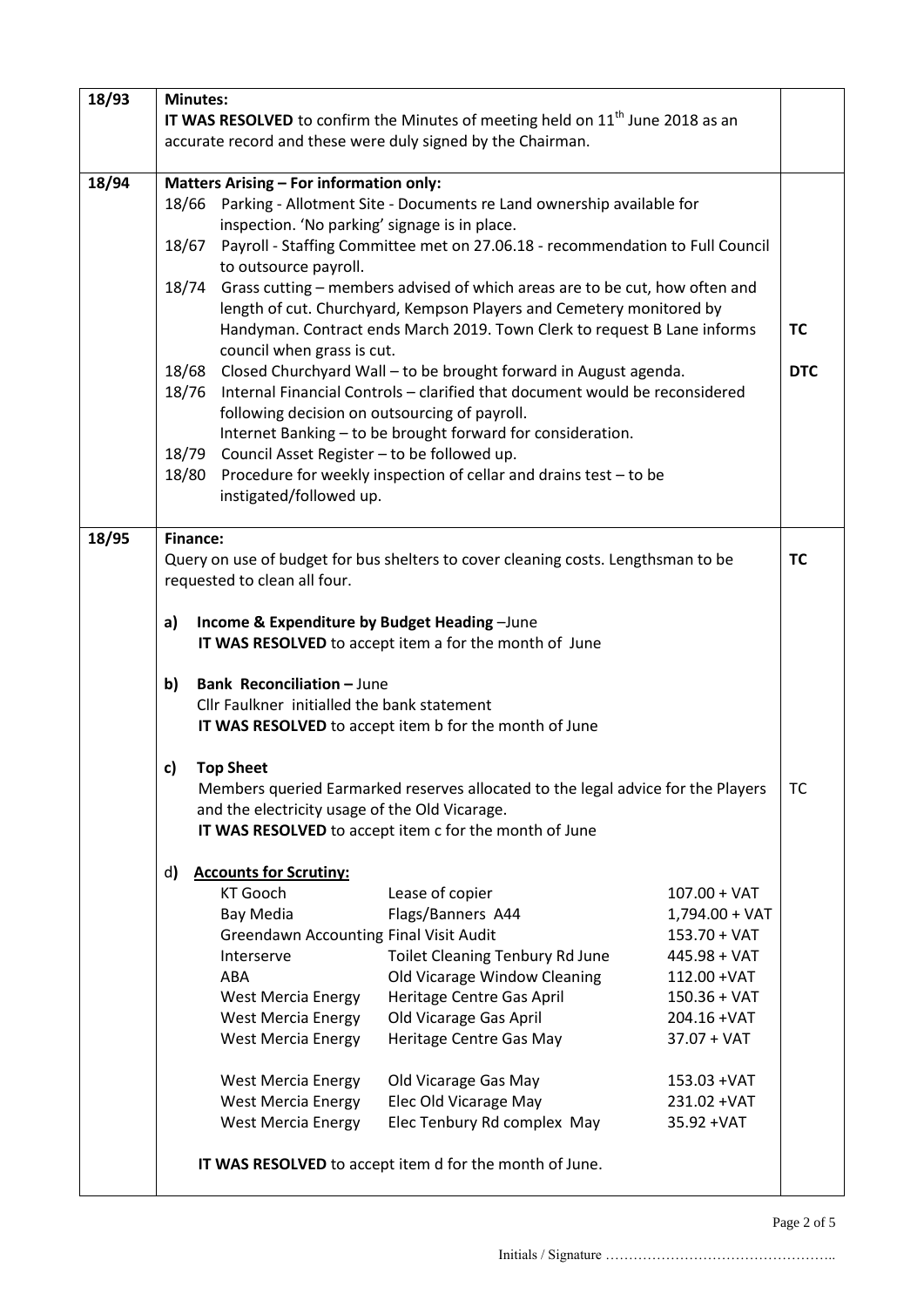|        | e)<br><b>Contracts</b><br><b>None</b><br>Interserve Toilet cleaning contract due for renewal soon - possibility of employing                                                          |           |
|--------|---------------------------------------------------------------------------------------------------------------------------------------------------------------------------------------|-----------|
|        | local cleaner to be investigated. To be brought to next committee meeting.                                                                                                            |           |
|        | Review of monthly payments.<br>f)<br>Cllrs Smith and Faulkner signed for payments for the month of June.                                                                              |           |
|        |                                                                                                                                                                                       |           |
| 18/96  | <b>Report on Repairs and Renewals &amp; Lengthsman:</b><br>The Town Clerk reported                                                                                                    |           |
|        | The resurfacing of Tenbury Road Car Park scheduled for end of July; to include<br>$\bullet$                                                                                           |           |
|        | all damaged areas.<br>Security light on Heritage Centre needs replacing - Town Clerk to action.<br>$\bullet$                                                                          | <b>TC</b> |
|        | Exceptional hot weather had led to problems with ventilation in Old Vicarage<br>$\bullet$<br>offices where windows painted shut. Work necessary in office 5. Town Clerk to<br>action  | <b>TC</b> |
| 18/97  | <b>Heritage Centre</b>                                                                                                                                                                |           |
|        | The Town Clerk circulated details of the tenancy agreement for the Heritage Centre.<br>(Refer Min. Ref. 18/73)                                                                        |           |
|        | IT WAS RESOLVED to receive the report for information.                                                                                                                                |           |
| 18/98  | <b>Grant Applications</b><br>Members considered a grant application from the Milestone Society for the sum of                                                                         |           |
|        | £1,000 towards a commemorative project to mark the end of WW1, comprising a stone<br>plinth and aluminium interpretation panel. Concern was expressed about the                       |           |
|        | appropriateness of the location, the lack of information about the wording to be                                                                                                      |           |
|        | inscribed on the plaque, ongoing maintenance especially if the project were to be<br>vandalised and the role of the Milestone Society as sponsors.                                    |           |
|        | IT WAS RESOLVED to reject the application due to lack of information and concerns<br>over continuing responsibility and maintenance.                                                  |           |
| 18/99  | <b>Street Furniture</b>                                                                                                                                                               |           |
|        | Members discussed a request from the Bromyard Post Office for the Town Council to<br>purchase and install a bench outside the post office for the benefit of the local                |           |
|        | community. As the location was recognised as a dangerous 'pinch point' there were                                                                                                     |           |
|        | reservations about the suitability of the designated site . The Town Clerk pointed out if<br>the bench were to be installed a formal application for a street furniture licence would |           |
|        | have to be submitted to Balfour Beatty Living places for approval at which point safety<br>issues would be judged.                                                                    |           |
|        | <b>IT WAS RESOLVED</b> that a decision on whether to fund the purchase of a bench be                                                                                                  |           |
|        | deferred pending a request to Balfour Beatty to assess whether placing a bench at this<br>location would be permissible.                                                              |           |
| 18/100 | To set up a Working Group                                                                                                                                                             |           |
|        | Members had discussed setting up a working group to review the Council's Risk<br>Management Policies in particular to include Business and Financial Risks. (Minute                   |           |
|        | 18/84 refers). In order that progress be made on this issue members were requested                                                                                                    |           |
|        | agree to set up the working group which would then be able to meet shortly after the<br>visit by Ellis Whittam scheduled for 16 <sup>th</sup> July.                                   |           |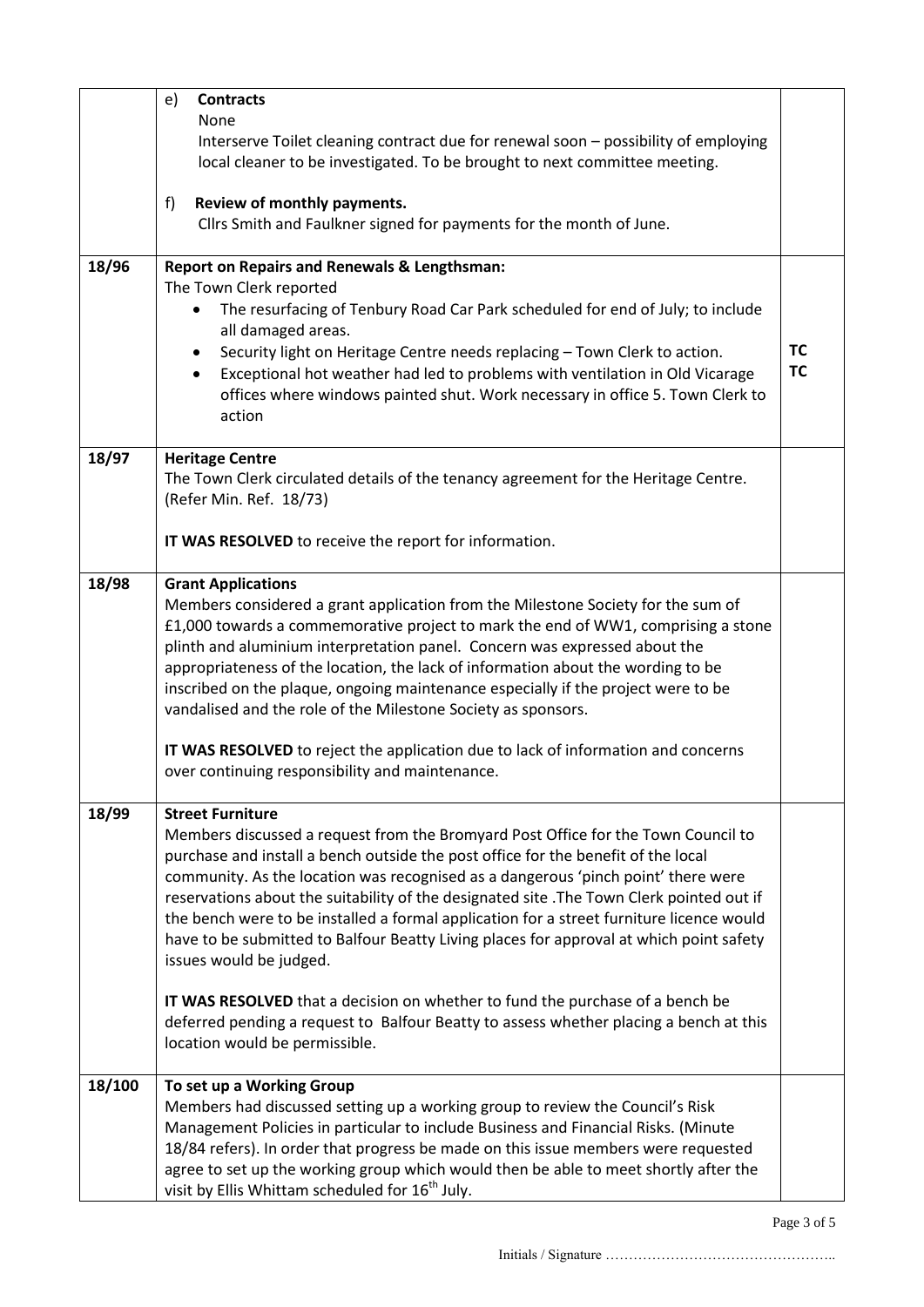|        | <b>IT WAS RESOLVED that</b>                                                                                                                                                                                                                                                                                                                                                                                 |  |  |
|--------|-------------------------------------------------------------------------------------------------------------------------------------------------------------------------------------------------------------------------------------------------------------------------------------------------------------------------------------------------------------------------------------------------------------|--|--|
|        | Ellis Whittam be instructed to submit a preliminary report.<br>this item be deferred to the August meeting of this committee.<br>$\bullet$                                                                                                                                                                                                                                                                  |  |  |
| 18/101 | <b>Annual Review of Financial Regulations</b><br>In accordance with the Annual Review Schedule, the Committee is due to review<br>Financial Regulations in July. Members considered referring the matter to the Working<br>Party set up to review Standing Orders in order for both documents to be reviewed<br>'side by side'.                                                                             |  |  |
|        | IT WAS RESOLVED that the review of financial regulations be referred to the Working<br>Party set up to review Standing Orders in order that the documents be reviewed 'side<br>by side'.                                                                                                                                                                                                                    |  |  |
| 18/102 | Items 18/102 to 18/106 deferred from the previous meeting.                                                                                                                                                                                                                                                                                                                                                  |  |  |
|        | <b>Public Toilets - Tenbury Road Car Park</b><br>Members discussed the Town Clerk's report on opening times, safety measures,<br>emergency procedures and supply of electricity.                                                                                                                                                                                                                            |  |  |
|        | IT WAS RESOLVED that<br>Opening times to remain as they are.<br>٠<br>Vandal proof signs are placed both in and outside the toilets to explain that the<br>$\bullet$<br>doors open automatically 15 minutes after someone enters and pointing out<br>the 'red button' for emergency use.<br>The sign to include a warning to parents of young children unable to reach the<br>$\bullet$<br>red panic button. |  |  |
| 18/103 | <b>Tenbury Road Car Park Charging Point</b><br>Members were asked to approve the Charging Point Host Agreement. The committee<br>discussed the nature of the charges applied by Chargemaster and the contractual<br>arrangements. There was a need for further financial detail to accurately determine<br>any costs to the council.                                                                        |  |  |
|        | IT WAS RESOLVED to defer discussion to the August meeting.                                                                                                                                                                                                                                                                                                                                                  |  |  |
| 18/104 | <b>Floral Decorations</b><br>The Clerk's reported on the management of floral displays in the town. (Minute 18/64<br>refers). The general consensus was there was clearly work to be done on the care of<br>displays and a need for a proper mechanism to manage them.                                                                                                                                      |  |  |
|        | <b>IT WAS RESOLVED</b><br>to receive the report<br>Cllrs Smith and Churchill to jointly update the information held.<br>$\bullet$<br>an item to be placed on the autumn agenda on the ongoing management of<br>these assets.                                                                                                                                                                                |  |  |
| 18/105 | <b>Part II Private and Confidential</b><br>Pursuant to section 1 (2) of the Public Bodies (admission to Meetings) Act 1960<br><b>IT WAS RESOLVED</b> that because of the confidential nature of the business to be<br>transacted the public and the press leave the meeting during consideration of 10<br>quotations (commercially sensitive) and 2) legal advice (legal professional privilege)            |  |  |